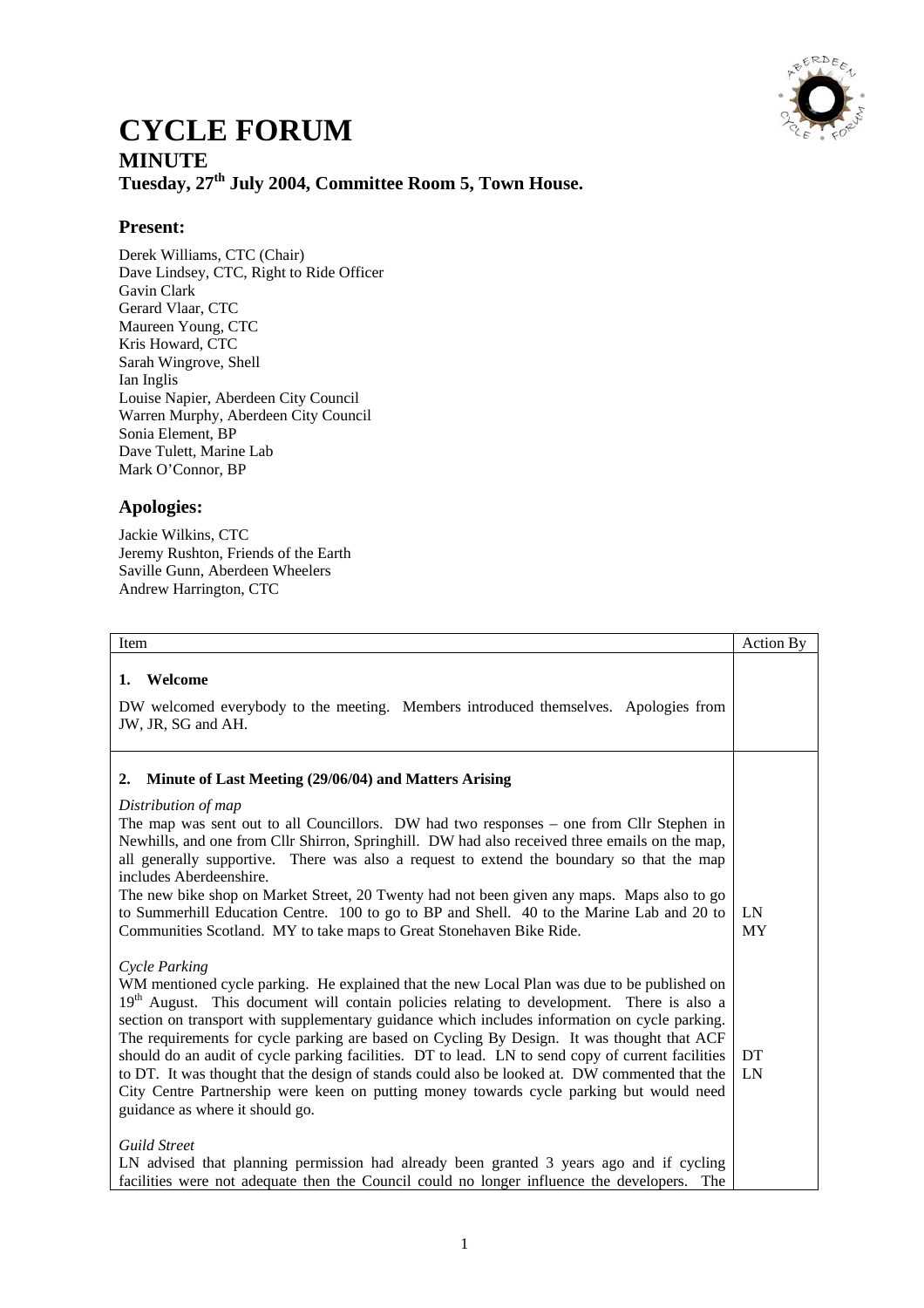| Cycle Forum would have to contact the developers and ask for concessions and they might then<br>adopt different facilities. GV to organise a meeting with Harry Campbell from the City Council.<br>DT, DW and II to have a look at the plans as well.                                                                                                                                                                                                                                                                                                                                                                                | GV  |
|--------------------------------------------------------------------------------------------------------------------------------------------------------------------------------------------------------------------------------------------------------------------------------------------------------------------------------------------------------------------------------------------------------------------------------------------------------------------------------------------------------------------------------------------------------------------------------------------------------------------------------------|-----|
| <b>Response to Union Street Project</b><br>3.                                                                                                                                                                                                                                                                                                                                                                                                                                                                                                                                                                                        |     |
| DT, DW and MY to meet to draft a response which will be forwarded to the rest of the Forum for<br>comment. It will question the policy regarding extra road capacity as well as why the proposals<br>are inherently unfriendly towards cyclists (e.g. four lane gyratory's). DW also thought that there<br>were real issues for communities south of the river such as Kincorth and Torry if these measures<br>went ahead. See Apendix A.                                                                                                                                                                                            |     |
| <b>NESTRANS</b> money<br>4.                                                                                                                                                                                                                                                                                                                                                                                                                                                                                                                                                                                                          |     |
| LN explained that approximately £50,000 was available. The response to the Scottish Executive<br>had been delayed due to summer holidays. But it was still quickly implemented schemes that<br>needed to be forwarded to LN. It was suggested that the previous list was put forward with the<br>addition of lanes alongside pedestrian refuge islands at Bedford and Holburn / Union Street<br>junction. Any individual suggestions for advanced stop lines and cycle racks to go to LN. DW<br>thought that the suggestions would need to be put forward as a project. 'Cycle Security and<br>Safety Project' suggested and agreed. | All |
| Existing Cycling Facilities: The Good, The Bad and The Ugly<br>5.                                                                                                                                                                                                                                                                                                                                                                                                                                                                                                                                                                    |     |
| DW feared that the Cycle Forum was becoming a consultation body and that it could become<br>only reactive and not proactive. It was though that ACF would need a benchmark for future<br>developments and we should be building up a bank of measures. The Cycle Map should be<br>annotated showing problem areas. Any suggestions to go to JR.<br>See Cycle Parking.                                                                                                                                                                                                                                                                | All |
| <b>Access from the North Proposals</b><br>6.                                                                                                                                                                                                                                                                                                                                                                                                                                                                                                                                                                                         |     |
| JR and SE to report back at next ACF meeting.                                                                                                                                                                                                                                                                                                                                                                                                                                                                                                                                                                                        |     |
| <b>Any Other Business</b><br>7.                                                                                                                                                                                                                                                                                                                                                                                                                                                                                                                                                                                                      |     |
| GV commented on a problem with getting a pothole filled. It was thought that if there were<br>areas where the Council was ignoring specific comments then ACF could take it up with the<br>Council - but cases should be dealt with by the individual that had noticed them.<br>Traffic Management Schemes - Strachans Lane. MoC to draft response and circulate (see<br>Appendix B)                                                                                                                                                                                                                                                 | MoC |
| <b>Next meeting</b><br>8.                                                                                                                                                                                                                                                                                                                                                                                                                                                                                                                                                                                                            |     |
| Tuesday, 31 <sup>st</sup> August, Committee Room 5, Town House 7.30pm.                                                                                                                                                                                                                                                                                                                                                                                                                                                                                                                                                               |     |

**Appendix A:**

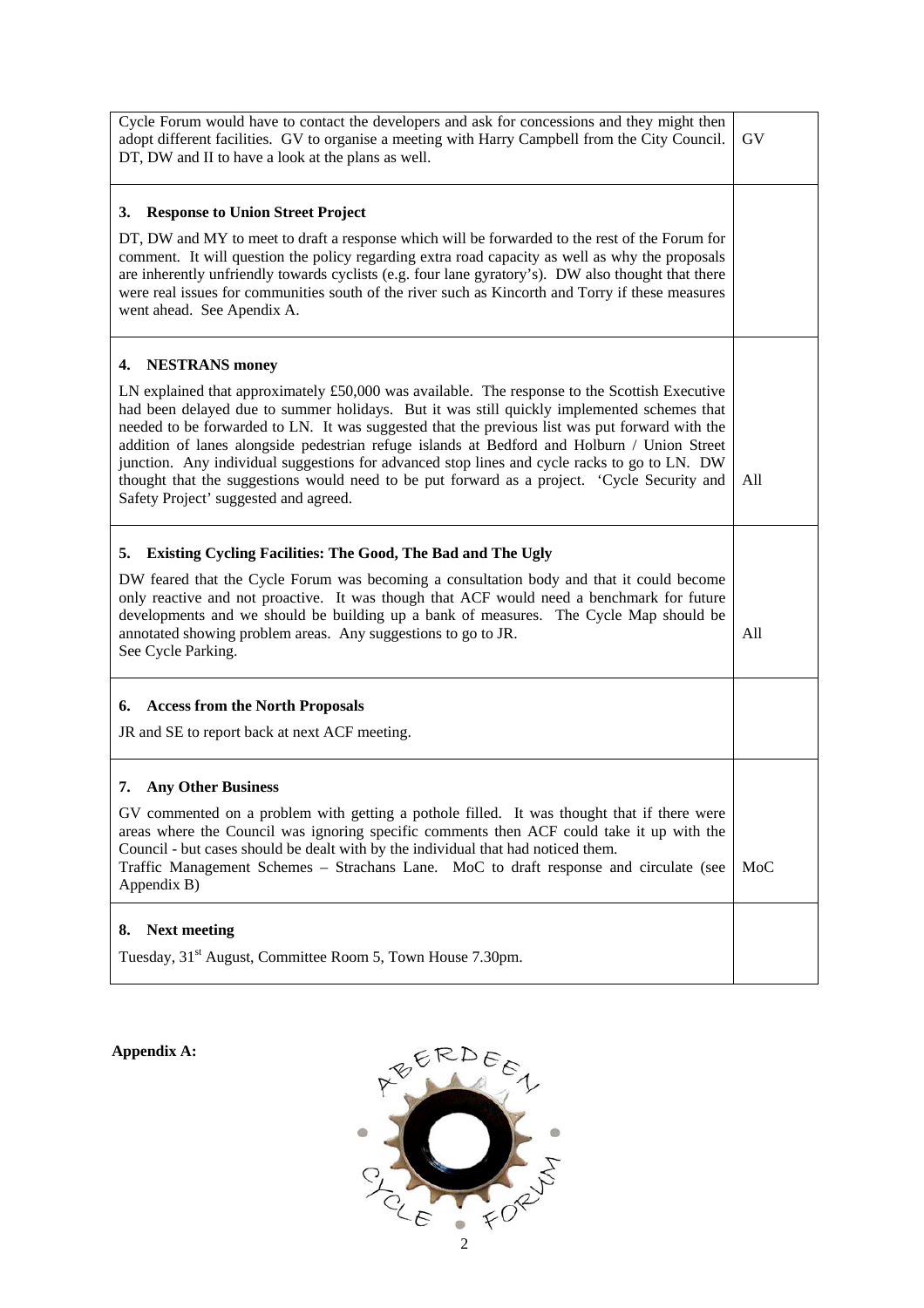#### **ABERDEEN CYCLE FORUM RESPONSE TO UNION STREET PROJECT CONSULTATION**

#### **1. General comments**

The Aberdeen Cycle Forum believes that a better cycling environment in the centre of the city will result from a combination of traffic restraint and improved cycling facilities. Increased levels of cycling, in turn, will make a positive contribution to improved air quality and tackling congestion, as well as helping with wider public policy targets on public health. Cycling as a mode of transport should be integral to any transport planning, most especially within the city.

It is extremely disappointing, therefore, that cycling does not merit a single mention in the consultation proposals. Indeed, there is no evidence that the impact on cycling has been considered at any stage in the thinking behind the proposals.

The pedestrianisation of a section of Union Street is a golden opportunity to plan for reduced traffic levels in the city centre. With a lead-in of several years, planning to enhance the cycling and walking environment, to improve public transport, and to change the expectations of car drivers regarding access to the core of the city centre could all be undertaken. Instead, the proposals centre on a significant increase in road capacity, much of which is inherently cycle-unfriendly and which, in turn, will only serve to generate more traffic. The Forum's overall view is that this is out of date transport planning that does not meet the modern concern to promote more active and sustainable modes of travel.

Whilst the Forum is generally supportive of the specific proposal to pedestrianise a section of Union Street, and accepts that some traffic management and local road improvement may well be needed in the light of this proposal and the advent of Union Square, we believe the generality of the road building proposals are misconceived. We believe that these proposals threaten a reduction in cycling amenity in the city when the urgent need is to improve the cycling environment.

#### **2. Specific comments**

#### *2.1 Pedestrianisation of part of Union Street*

Union Street currently is a popular linear route for cyclists, especially commuting cyclists. Cycling and walking as active modes of transport need to be encouraged if air quality improvement targets are to be achieved and for there to be a less polluted city core. We believe that there is no need for the pedestrianisation proposal to result in a loss of amenity to cyclists and that cycle access through the pedestrianised area should be ensured. There are plenty of models for this elsewhere in the UK and on the continent. Indeed, Union Street is excellently placed to accommodate both, given its greater width than a typical high street. Key to this is good design which will minimise any potential conflict between pedestrians and cyclists. We would therefore urge the city council to commit itself in principle, and at the earliest stage, to cycle access through the pedestrianised area.

We support any associated bus priority measures on the understanding that these will be 'Bus and Cycle and Taxi Only' sections. We are disappointed that cycles have been omitted from the proposals for such measures, given the long-standing experience of combined bus and cycle lanes in the city. We trust that cycle access to these sections will be confirmed in future documentation.

We believe that the rest of Union Street should not be ignored in the quest for improving the city centre environment. The non-pedestrianised sections of Union Street should be subject to an enforced 20mph speed limit and this should be considered as integral to the proposals. This will benefit both cyclists and pedestrians/shoppers.

#### *2.2 The road infrastructure and traffic management proposals*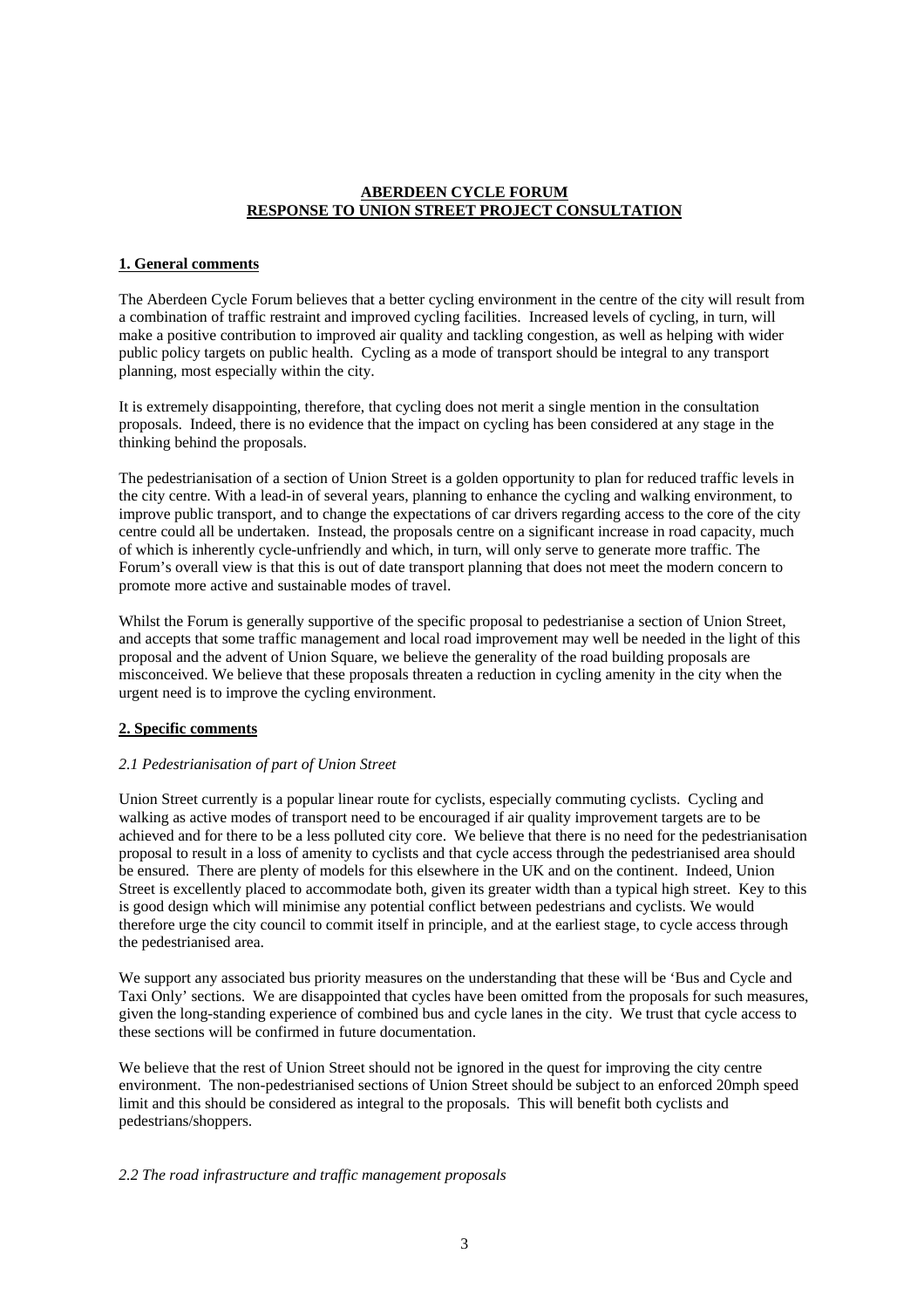The Cycle Forum is sceptical about the case being made for significant increases in road capacity. There is plenty of evidence that transport modelling overestimates the likely congestion levels (see enclosed paper). Such models have no capacity to take account of behaviour change on the part of drivers who find, as a consequence of the traffic restriction that pedestrianisation represents, that taking the car is marginally less attractive now than it was before. They also do not model outcomes on the basis of active policy choices to restrain traffic demand and promote sustainable transport modes. They offer a seemingly deterministic view of the future when in actuality there are key choices to be made.

In particular, the Cycle Forum is very concerned about the proposed road infrastructure projects - the new urban dual carriageways in the Berryden corridor and in the College Street corridor, and the proposed gyratory at the southern end of South College Street. These road schemes are inherently cycle *unfriendly*. They represent unattractive, and potentially dangerous, cycling environments. As such, the Cycle Forum believes they represent a significant backward step in cycling amenity.

Likewise, we are also concerned at the proposals for a new roundabout, or gyratory, at the Westburn Road/Hutcheon Street junction. Such junction arrangements are acknowledged as posing greater risks to cyclists and we are therefore concerned that such measures are being considered. A roundabout/gyratory at this junction, coupled with an even busier roundabout at Skene Square would pose a significant barrier to safe cycle travel along an east-west axis north of the city centre.

An emerging concern is the impact of these proposals on access between Torry and the city centre. The cycling and walking environment is already poor. The gyratory proposal at the end of South College Street, together with increased traffic volumes on Market Street, will make the active travel options even worse. Given the relative proximity of Torry to the employment and amenities in the city centre, it is our view that developing attractive cycling and walking links should be a key priority. The current proposals should have this as a key aim.

The Cycle Forum accepts that there will need to be junction improvements and traffic management schemes at various points in the road network, as a consequence of the pedestrianisation scheme and the Union Square development. These should offer an opportunity to improve the cycling environment and we hope such opportunities are taken. For example, existing roundabouts could be replaced with traffic light systems and traffic management reviews should include a consideration of cycle lanes and other cycle measures. Indeed, there are many options for creating cycle-friendly junctions that meet the requirements of increased traffic flows and meet the needs of cyclists as well. We would stress that any proposed measures will require full consultation with cyclists, via the Cycle Forum.

August 2004

**Appendix B:**